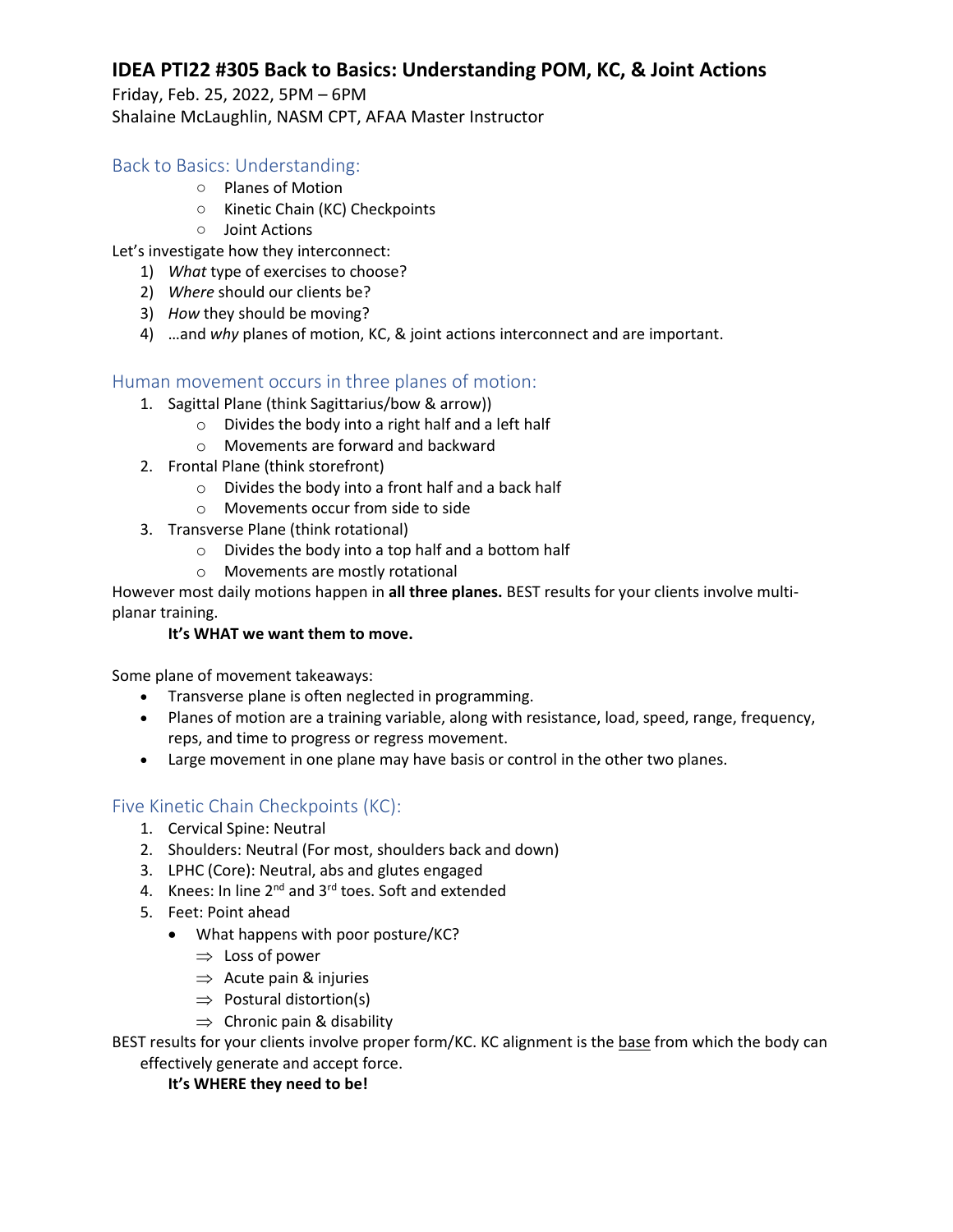# **IDEA PTI22 #305 Back to Basics: Understanding POM, KC, & Joint Actions**

Friday, Feb. 25, 2022, 5PM – 6PM

Shalaine McLaughlin, NASM CPT, AFAA Master Instructor

Some KC takeaways:

- Keep head in line with spine, shoulders back & down, abs engaged, knees in line with toes.
- Before movement can effectively and safely occur, it is important to consider the role of proper kinetic chain alignment when standing, sitting, hinging, laying down, and moving.
- Lack of KC may lead to muscle imbalances, postural distortions, pain, and disability.
- KC force is usually generated from the ground up, engage extremities for more stability.
- Consider closed vs open KC exercises factoring in client injuries.

## Joint Actions:

We have different joint actions (and joint ranges) based on the type of synovial joint.

Synovial=Produces synovial fluid, has a joint cavity and fibrous connective tissue.

Six most common synovial joints:

- 1. **Plane** (Gliding or arthrodial): Ankles Sagittal, frontal; slides side-to-side or back and forth. Flexion, extension, inversion, eversion.
- 2. **Condyloid**: Wrist Fitting of two condyle bones; moves in multiple planes, predominately in sagittal plane. Allows for circular motion, flexion, and extension.
- 3. **Hinge**: Elbow

Uniaxial; moves in one plane of motion (sagittal). Allows for flexion and extension.

- 4. **Saddle**: Carpometacarpal One bone fits like a saddle on another bone; moves predominantly in two planes (sagittal, joint of thumb frontal). Allows for flexion, extension, and other movements, but no rotation.
- 5. **Pivot**: Neck Only one axis; moves predominantly in one plane of motion (transverse/rotation).
- 6. **Ball-and-socket**: Shoulder Most mobile; moves in all three planes of motion. Flexion, extension, abduction, adduction, rotation, circumduction
- 7. **Facet** (zygapophysial, or Z-joints): Spine

They interlink for stability and to limit rotation, one row face up zygapophyseal, apophyseal Allow for flexion, extension, rotation

**[Cervical Region](https://www.physio-pedia.com/Cervical_Anatomy)** 45 degrees; frontal plane; all movements are possible such as flexion, extension, lateral flexion, and rotation.

**Thoracic Region** 60 degrees; frontal plane; lateral flexion and rotation; no flexion/extension **[Lumbar Region](https://www.physio-pedia.com/Lumbar_Anatomy)** 90 degrees; sagittal plane; flexion and extension.

## If a joint moves in a different direction than intended?

- $\Rightarrow$  Loss of power
- $\Rightarrow$  Acute pain
- $\Rightarrow$  Postural distortion(s)
- $\Rightarrow$  Severe joint injuries
- $\Rightarrow$  Chronic pain & disability

BEST results for your clients involve proper joint actions.

**It's the HOW they need to move!**